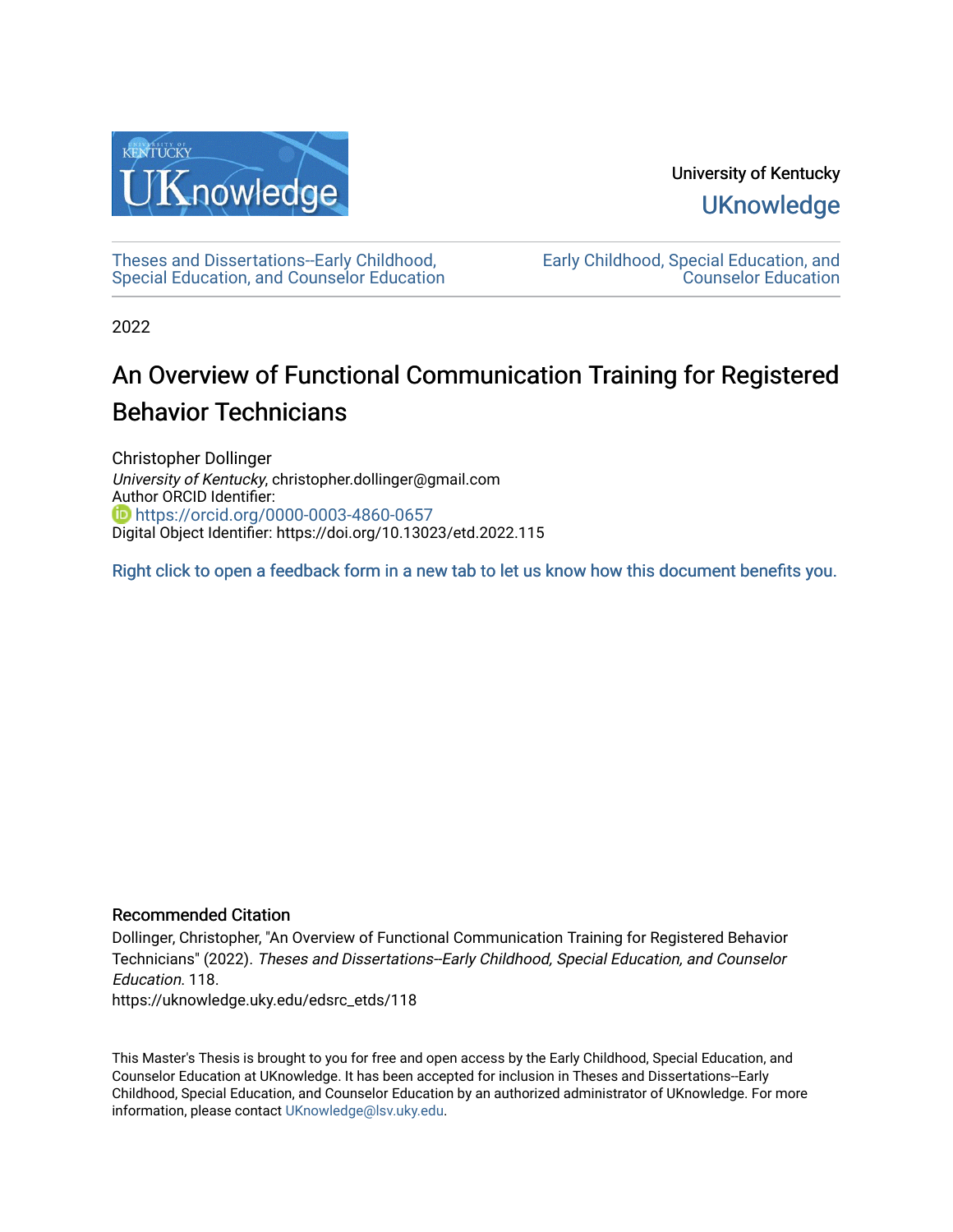### STUDENT AGREEMENT:

I represent that my thesis or dissertation and abstract are my original work. Proper attribution has been given to all outside sources. I understand that I am solely responsible for obtaining any needed copyright permissions. I have obtained needed written permission statement(s) from the owner(s) of each third-party copyrighted matter to be included in my work, allowing electronic distribution (if such use is not permitted by the fair use doctrine) which will be submitted to UKnowledge as Additional File.

I hereby grant to The University of Kentucky and its agents the irrevocable, non-exclusive, and royalty-free license to archive and make accessible my work in whole or in part in all forms of media, now or hereafter known. I agree that the document mentioned above may be made available immediately for worldwide access unless an embargo applies.

I retain all other ownership rights to the copyright of my work. I also retain the right to use in future works (such as articles or books) all or part of my work. I understand that I am free to register the copyright to my work.

### REVIEW, APPROVAL AND ACCEPTANCE

The document mentioned above has been reviewed and accepted by the student's advisor, on behalf of the advisory committee, and by the Director of Graduate Studies (DGS), on behalf of the program; we verify that this is the final, approved version of the student's thesis including all changes required by the advisory committee. The undersigned agree to abide by the statements above.

> Christopher Dollinger, Student Dr. Amy D. Spriggs, Major Professor Dr. Melinda J. Ault, Director of Graduate Studies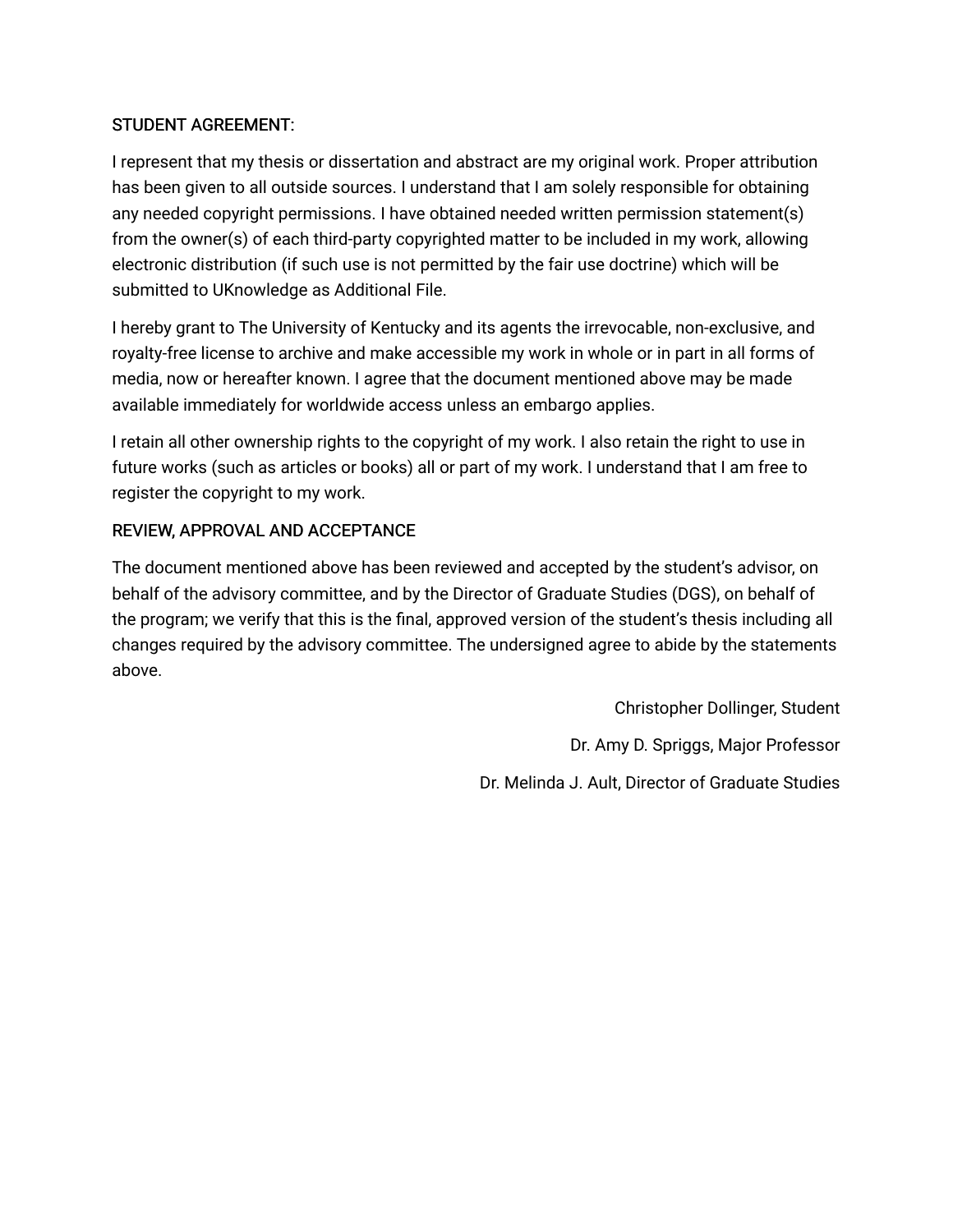#### An Overview of Functional Communication Training for Registered Behavior **Technicians**

#### THESIS \_\_\_\_\_\_\_\_\_\_\_\_\_\_\_\_\_\_\_\_\_\_\_\_\_\_\_\_\_\_\_\_\_\_\_\_\_\_\_\_

\_\_\_\_\_\_\_\_\_\_\_\_\_\_\_\_\_\_\_\_\_\_\_\_\_\_\_\_\_\_\_\_\_\_\_\_\_\_\_\_

A thesis submitted in partial fulfillment of the requirements for the degree of Master of Science in the College of Education at the University of Kentucky

By

Christopher Dollinger

University of Kentucky

Director: Dr. Amy D. Spriggs, Professor of Special

Education Lexington, Kentucky

2022

Copyright © Christopher Dollinger, 2022 [https://orcid.org/000](https://orcid.org/00)0-0003-4860-0657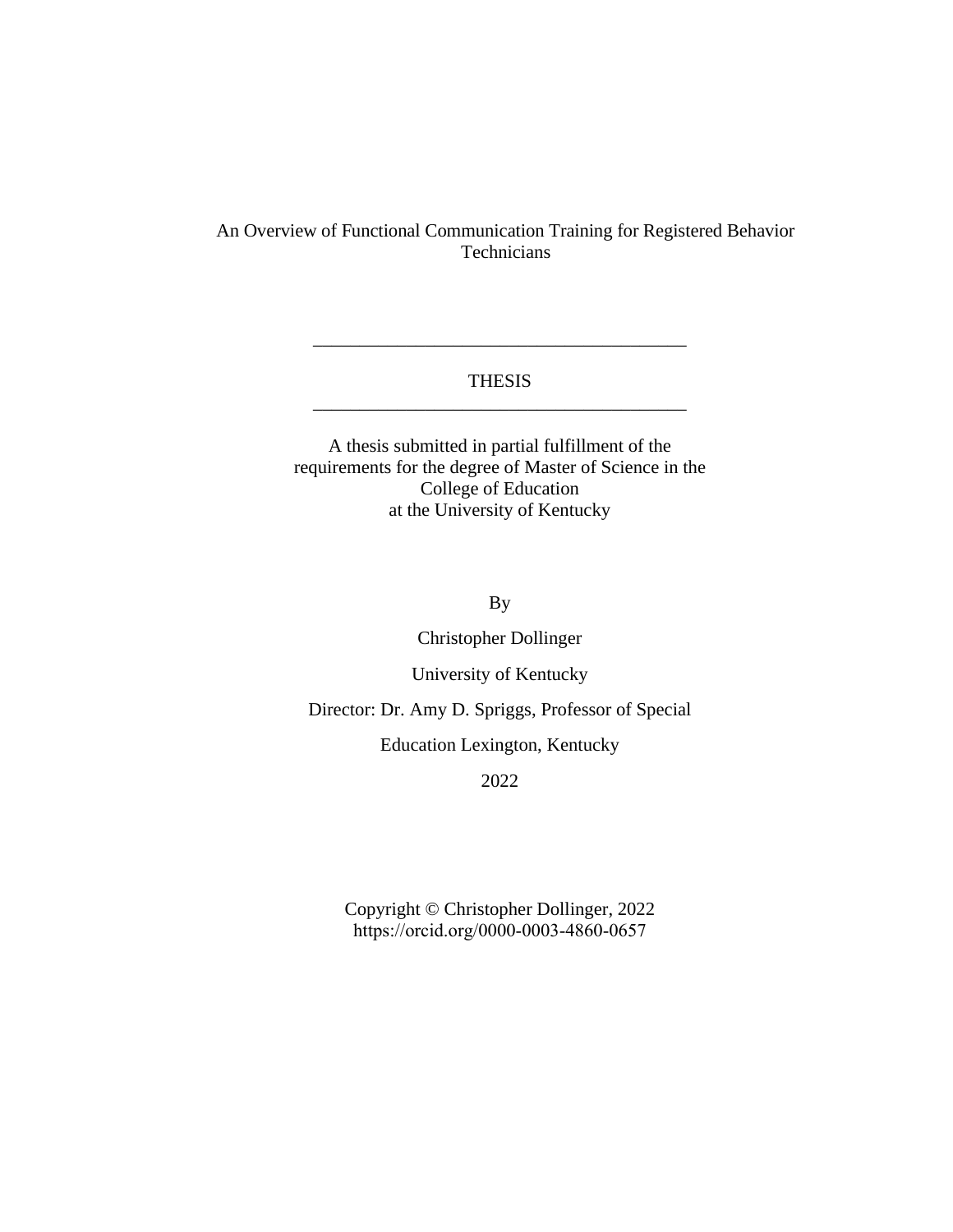#### ABSTRACT

Functional Communication Training (FCT) is an intervention involving the differential reinforcement of an alternative response (DRA), in which an appropriate communicative response (e.g., asking for a break) is reinforced while the behavior targeted for decrease (e.g., hitting to get out of work) has reinforcement withheld in its presence. Individuals who work as registered behavior technicians (RBT), under the supervision of a board-certified behavior analyst (BCBA), may implement FCT daily. With that being said, many individuals who choose to work as an RBT may not have as deep of an understanding of the concepts and principles of applied behavior analysis (ABA) when compared to an individual such as a BCBA who completed higher education coursework relating directly to ABA. While RBTs are initially trained on the principles of ABA when completing an online learning course to become certified, this training covers a broad range of topics at a surface level. When considering the various principles of ABA that an RBT must become familiar with, it is understandable that this training course is unable to cover these topics extensively. However, to provide effective services as an RBT, a deeper level of understanding of these principles is imperative. A module was created to provide an overview and introduction to FCT and illustrate how it could be implemented in practice from the perspective of an RBT.

*Key words*: functional communication training, registered behavior technician, applied behavior analysis, differential reinforcement of alternative behaviors

> Christopher Dollinger 4/18/2022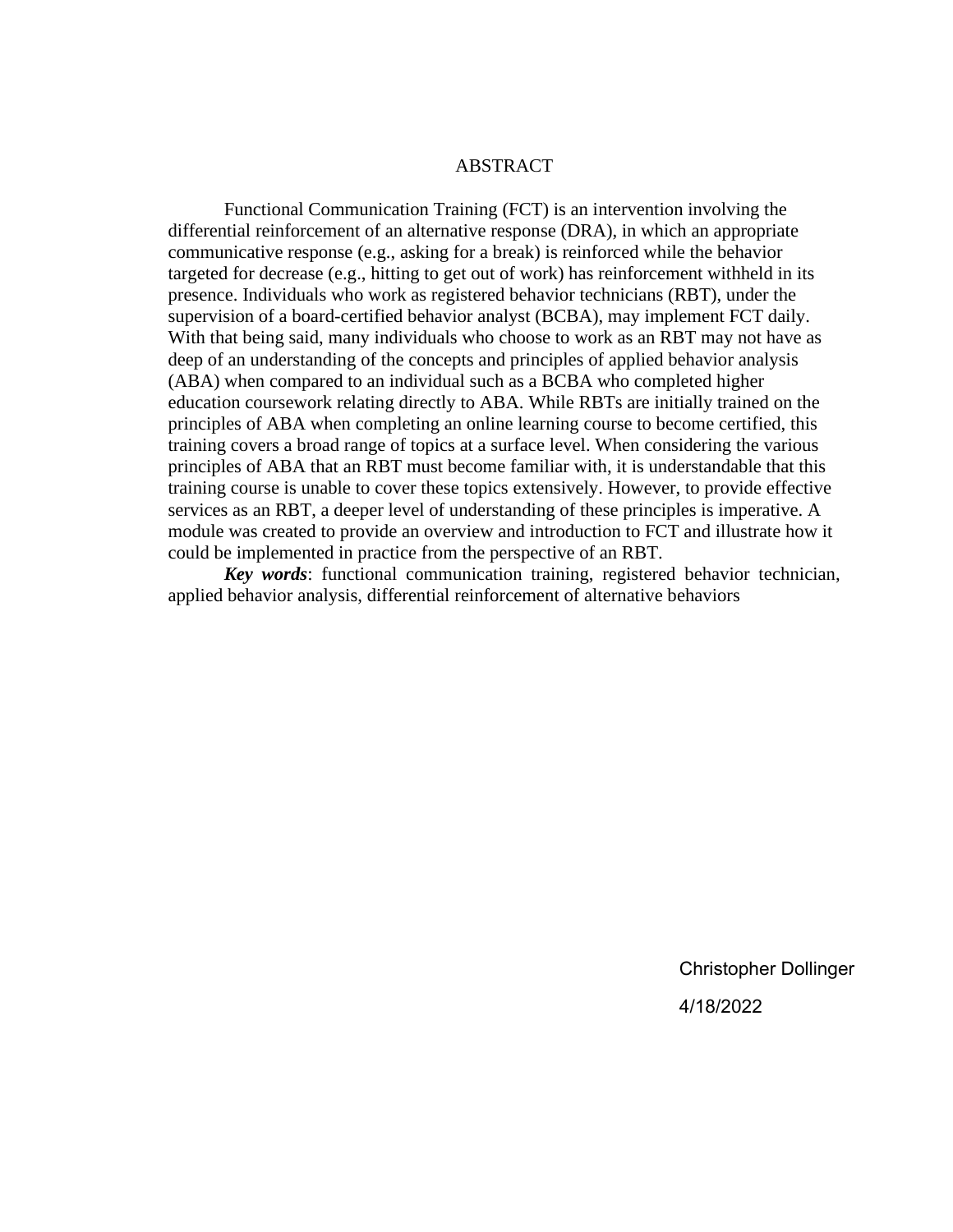#### An Overview of Functional Communication Training for Registered Behavior Technicians

By Christopher Dollinger

> Dr. Amy D. Spriggs Director of Thesis

Dr. Melinda J. Ault Director of Graduate Studies

04/18/2022

Date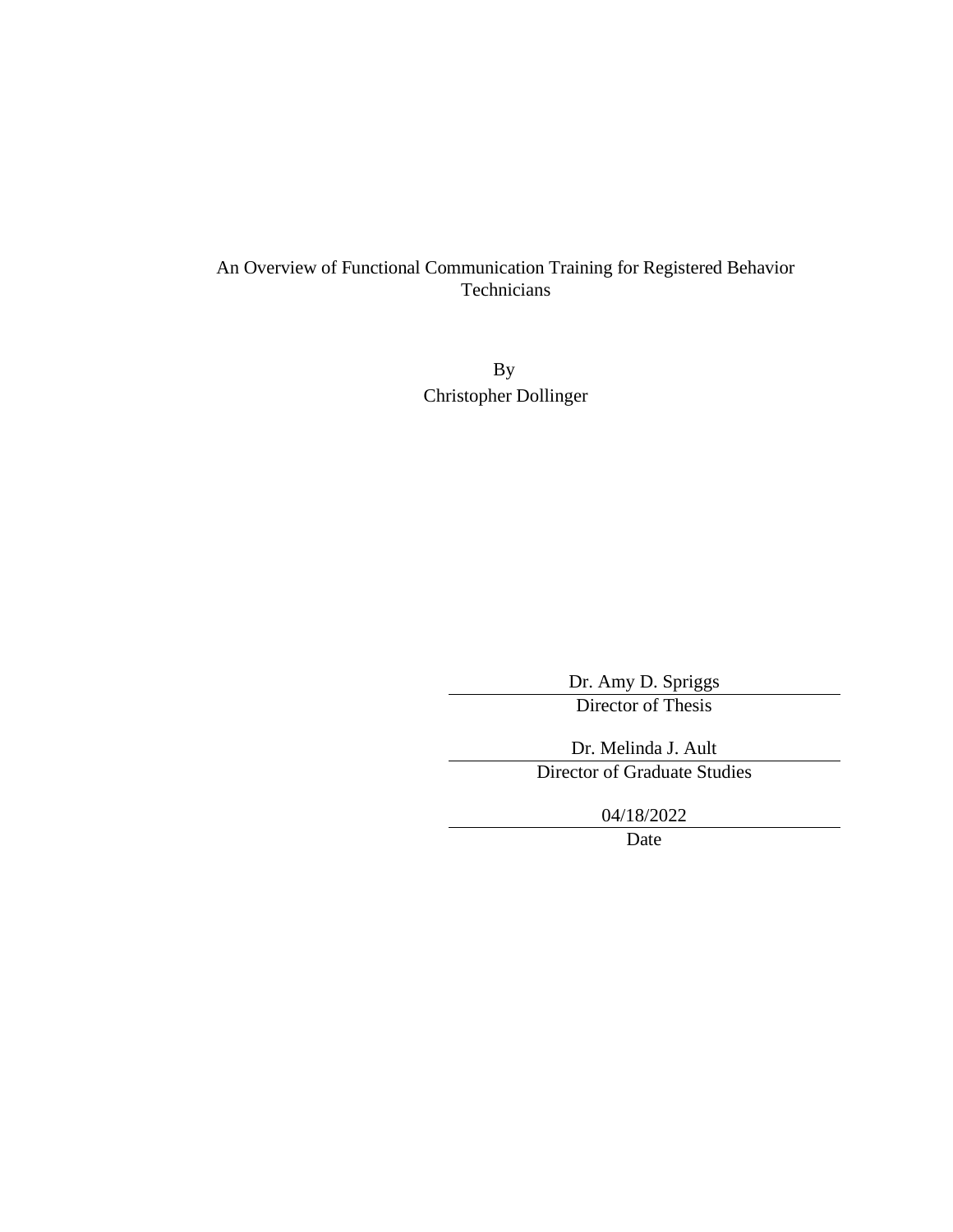## TABLE OF CONTENTS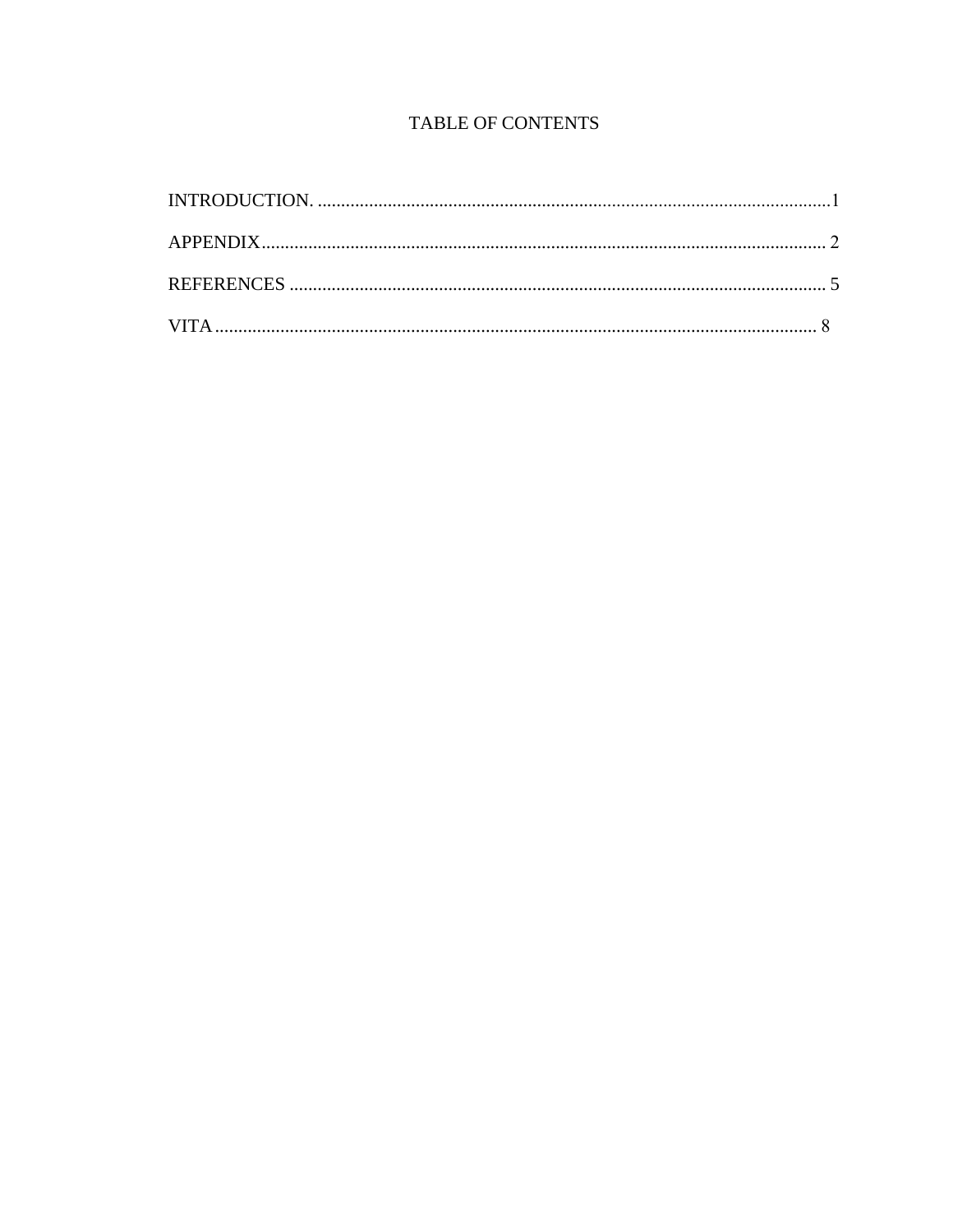#### INTRODUCTION TO THESIS

#### <span id="page-6-0"></span>An Overview of Functional Communication Training for Registered Behavior **Technicians**

This thesis project was designed to teach Functional Communication Training (FCT) to Registered Behavior Technicians who provide direct services to individuals with autism spectrum disorders (ASD). The format of the learning content was presented through an online learning module. The content of the module was based upon the literature and previous research reviewed, and contained video lectures, discussion posts, and various other methods of content delivery to promote learner engagement with the module. The learning module begins with providing a brief overview and introduction to FCT to introduce the intervention and provide the learner with the research that led to the initial creation of FCT and follows by describing the criteria for evidence-based practices and informing the learner how FCT has been established as an evidence-based practice for individuals with ASD or other developmental and intellectual disabilities. The module then details the functions of behavior as related to FCT, provides the learner with a detailed and comprehensive list of the steps for implementing FCT in practice, describes different systems that FCT may be implemented with, and finally provides the learner with the appropriate and correct steps to properly train caregivers on the implementation process of FCT. Each of the five lessons within this module contain an objective and rationale statement to provide the learner with an idea of the direction each module aims to travel in. Additionally, the learning module contains a pre and post-test containing 15 questions that were designed based upon the objectives and rationales for each lesson. The pre and post-test provides feedback with an explanation and a rationale for the correct answer. The module and its included lessons are formatted and ordered in a manner that provides introductory information, expands upon the introduction, and then provides in depth examples of implementation aspects as they are related to a Registered Behavior Technician's job responsibilities. The module includes directions and prompts to assist the learner in navigating the required supplemental materials (e.g., handouts, discussion posts, article readings). This learning module was designed and developed for Registered Behavior Technicians to complete as a supplemental tool to provide the learner with a learning course that may allow them to provide more detailed care when providing direct Applied Behavior Analysis therapeutic services. The attached appendix includes a link to the learning module which contains the materials and showcases the project in its entirety. Registration for the module is free.

> Christopher Dollinger *(Name of Student)*

> > 04/18/2022

Date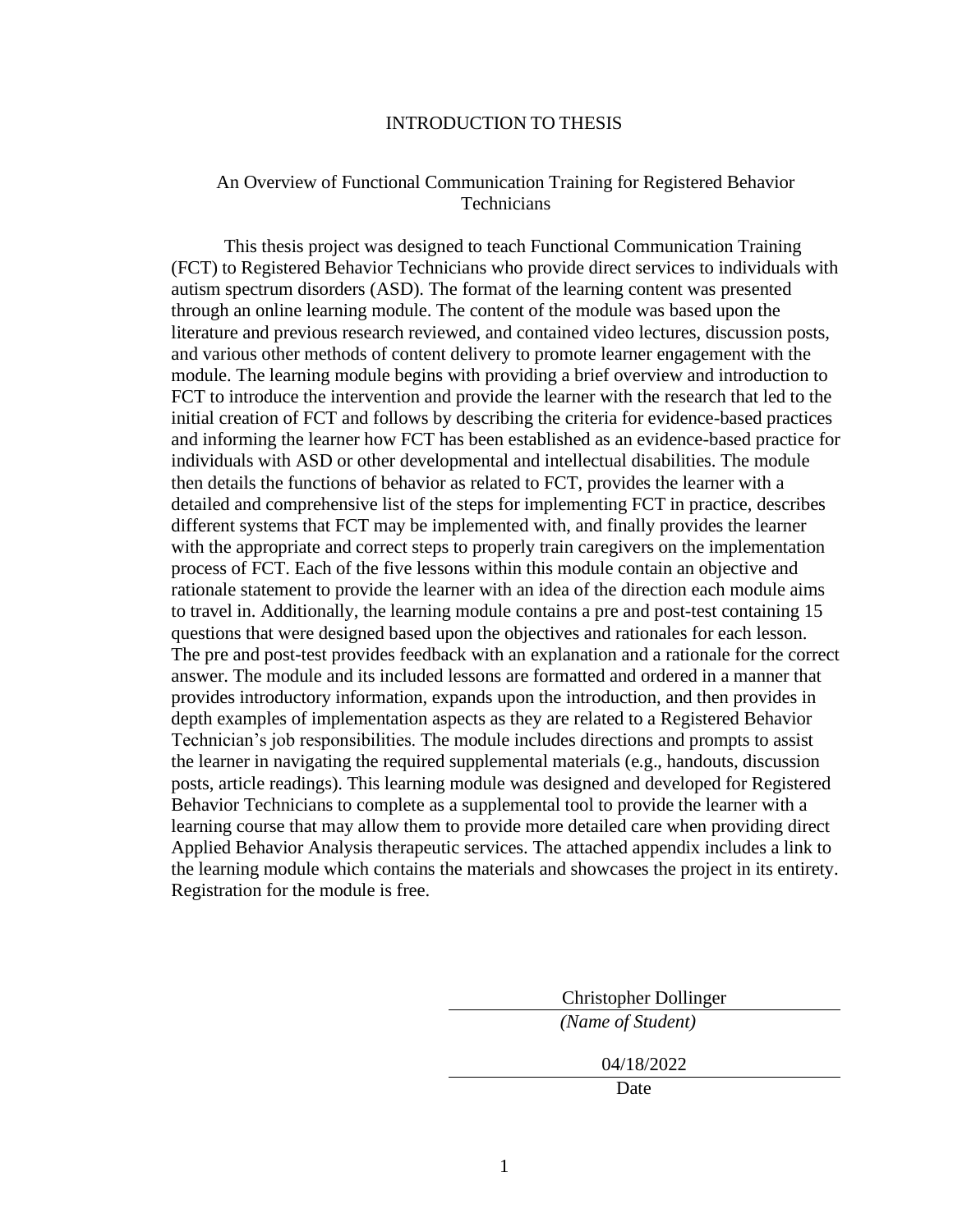## APPENDIX

<span id="page-7-0"></span><https://christopher-s-school-98d8.thinkific.com/courses/thesis-course-module>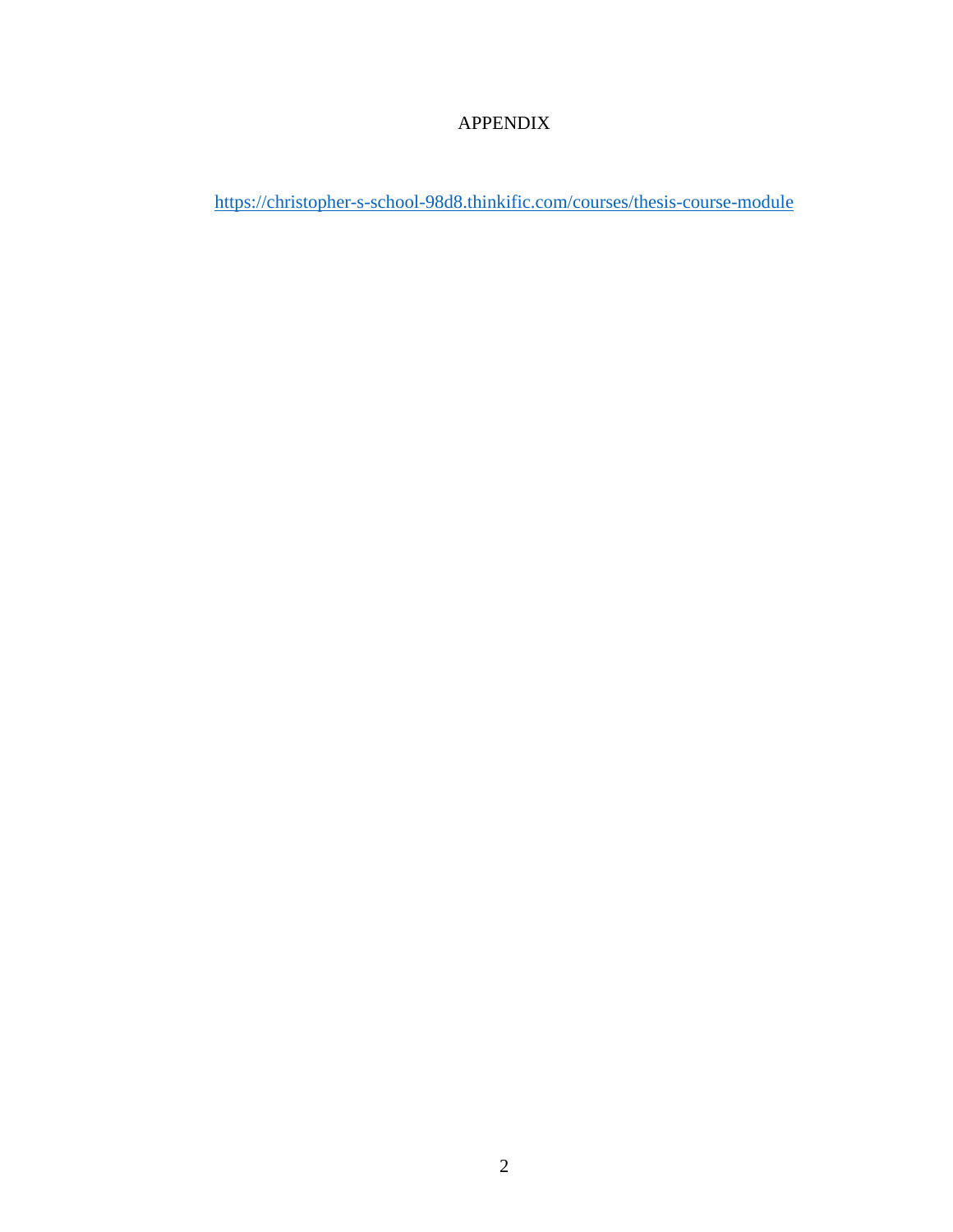#### **REFERENCES**

- AFIRM Team. (2017). Functional communication training. Chapel Hill, NC: National Professional Development Center on Autism Spectrum Disorders, FPG Child Development Center, University of North Carolina. Retrieved from: [https://afirm.fpg.unc.edu/Functional\\_communication\\_training](https://afirm.fpg.unc.edu/Functional_communication_training)
- Albright, Schnell, L., Reeve, K. F., & Sidener, T. M. (2016). Using Stimulus Equivalence-Based Instruction to Teach Graduate Students in Applied Behavior Analysis to Interpret Operant Functions of Behavior. Journal of Behavioral Education, 25(3), 290–309. https://doi.org/10.1007/s10864-016-9249-0
- Andzik, Cannella-Malone, H. I., & Sigafoos, J. (2016). Practitioner-implemented Functional Communication Training: A review of the literature. *Research and practice for persons with severe disabilities*, *41*(2), 79–89. https://doi.org/10.1177/1540796916633874
- Carr, E., and Durand, M. V. (1985). Reducing behavior problems through functional communication training. *Journal of Applied Behavior Analysis*, *18*(2), 111-126. <https://doi.org/10.1901/jaba.1985.18-111>
- Charlop-Christy, Carpenter, M., Le, L., LeBlanc, L. A., & Kellet, K. (2002). Using the picture exchange communication system (pecs) with children with autism: assessment of pecs acquisition, speech, social-communicative behavior, and problem behavior. Journal of Applied Behavior Analysis, 35(3), 213–231. https://doi.org/10.1901/jaba.2002.35-213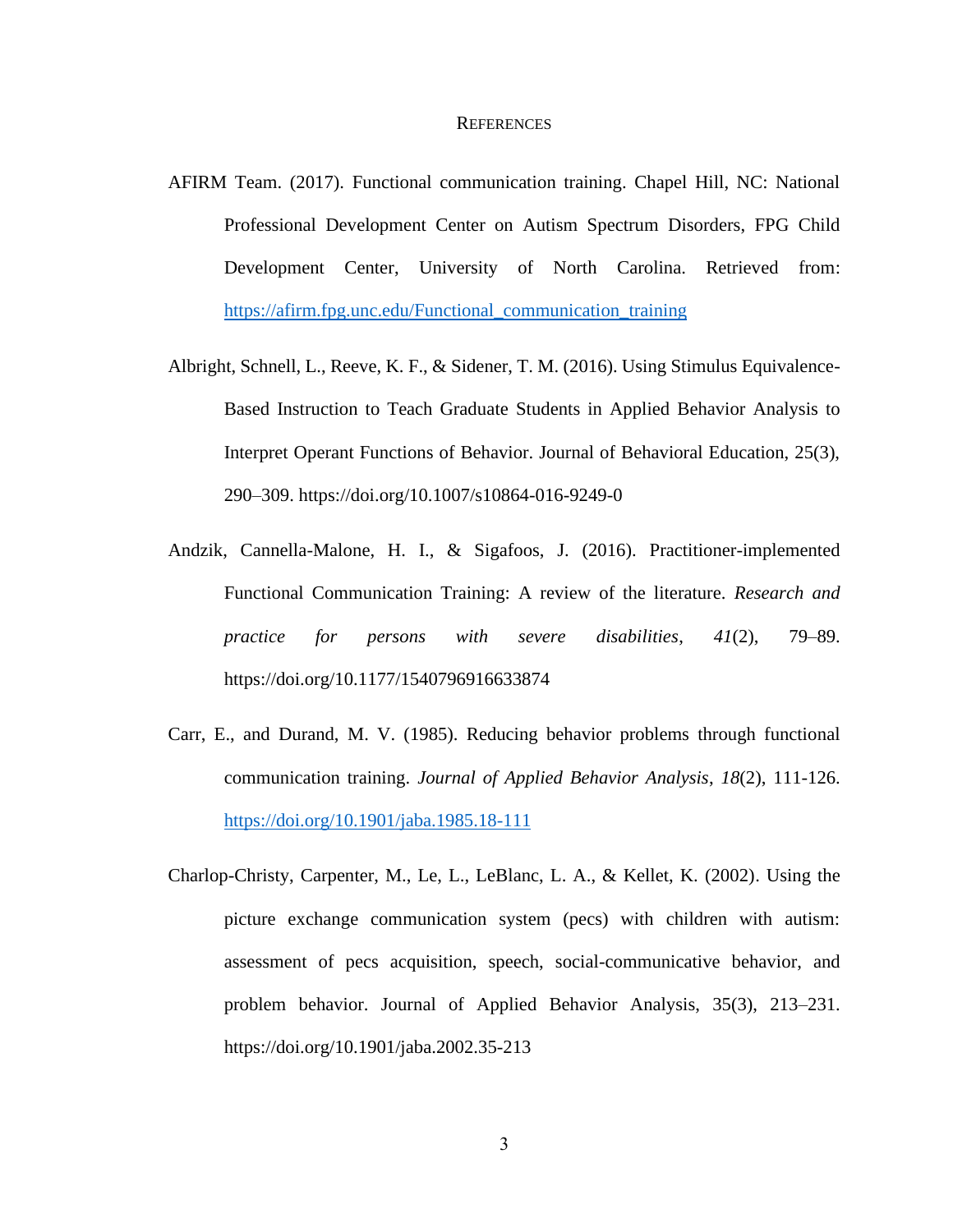- Conklin, C. G., and Mayer, R. G. (2011). Effects of implementing the picture exchange communication system (PECS) with adults with developmental disabilities and severe communication deficits. *Remedial and Special Education*, *32*(2), 155-166. <https://doi.org/10.1177/0741932510361268>
- Cooper, J. O., Heron, T. E., & Heward, W. L. (2017). Applied behavior analysis: Third edition. Pearson.
- Gifford. (2018). Treatment of Problem Behavior Multiply Maintained by Access to Tangible Items and Escape from Demands. ProQuest Dissertations Publishing.
- Falcomata, Wacker, D. P., Ringdahl, J. E., Vinquist, K., & Dutt, A. (2013). An evaluation of generalization of mands during functional communication training. *Journal of Applied Behavior Analysis*, *46(*2), 444–454.<https://doi.org/10.1002/jaba.37>
- Franzone, E. (2009). Overview of functional communication training (FCT). Madison, WI: National Professional Development Center on Autism Spectrum Disorders, Waisman Center, University of Wisconsin.
- Franzone, E. (2009). Steps for implementation: Functional communication training. Madison, WI: The National Professional Development Center on Autism Spectrum Disorders, Waisman Center, University of Wisconsin.
- Ghaemmaghami, M., Hanley, G. P., & Jessel, J. (2021). Functional communication training: From efficacy to effectiveness. Journal of Applied Behavior Analysis, 54(1), 122–143. https://doi.org/10.1002/jaba.762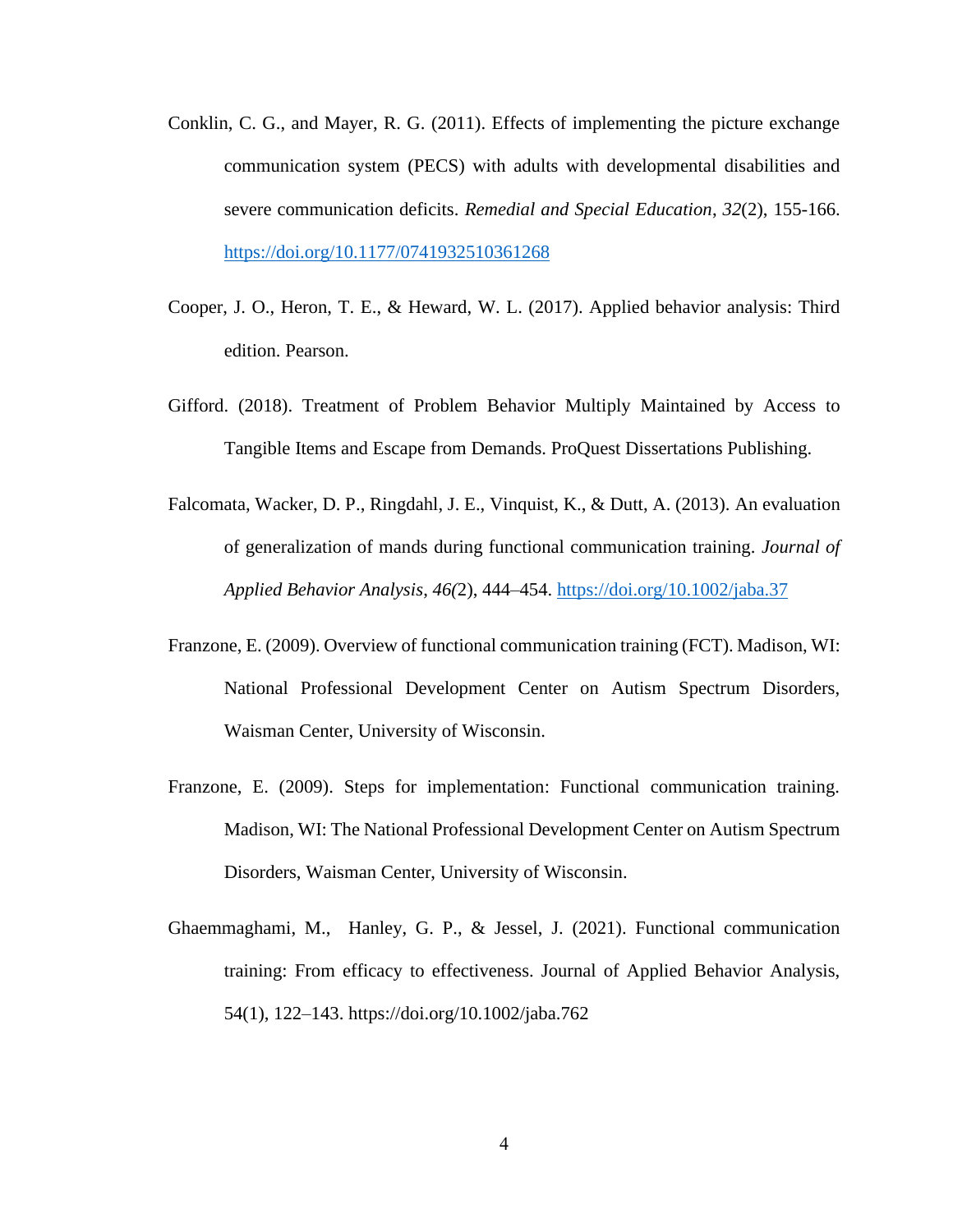- Harding, Wacker, D. P., Berg, W. K., Lee, J. F., & Dolezal, D. (2017). Conducting functional communication training in home settings: a case study and recommendations for practitioners. *Behavior Analysis in Practice, 2*(1), 21–33. <https://doi.org/10.1007/BF03391734>
- Heath, Ganz, J. B., Parker, R., Burke, M., & Ninci, J. (2015). A Meta-analytic review of functional communication training across mode of communication, age, and disability. Review Journal of Autism and Developmental Disorders, 2(2), 155–166. https://doi.org/10.1007/s40489-014-0044-3
- Lambert, J. M., and Bloom, S. E. (2012). Trial based functional analysis and functional communication training in an early childhood setting. *Journal of Applied Behavior Analysis*, *45*(3), 579-584.<https://doi.org/10.1901/jaba.2012.45-579>
- Lindgren, Wacker, D., Schieltz, K., Suess, A., Pelzel, K., Kopelman, T., Lee, J., Romani, P., & O'Brien, M. (2020). A Randomized controlled trial of functional communication training via telehealth for young children with autism spectrum disorder. journal of autism and developmental Disorders, 50(12), 4449–4462. https://doi.org/10.1007/s10803-020-04451-1
- Lorah, & Parnell, A. (2017). Acquisition of Tacting Using a Speech-Generating Device in Group Learning Environments for Preschoolers with Autism. Journal of Developmental and Physical Disabilities, 29(4), 597–609. https://doi.org/10.1007/s10882-017-9543-3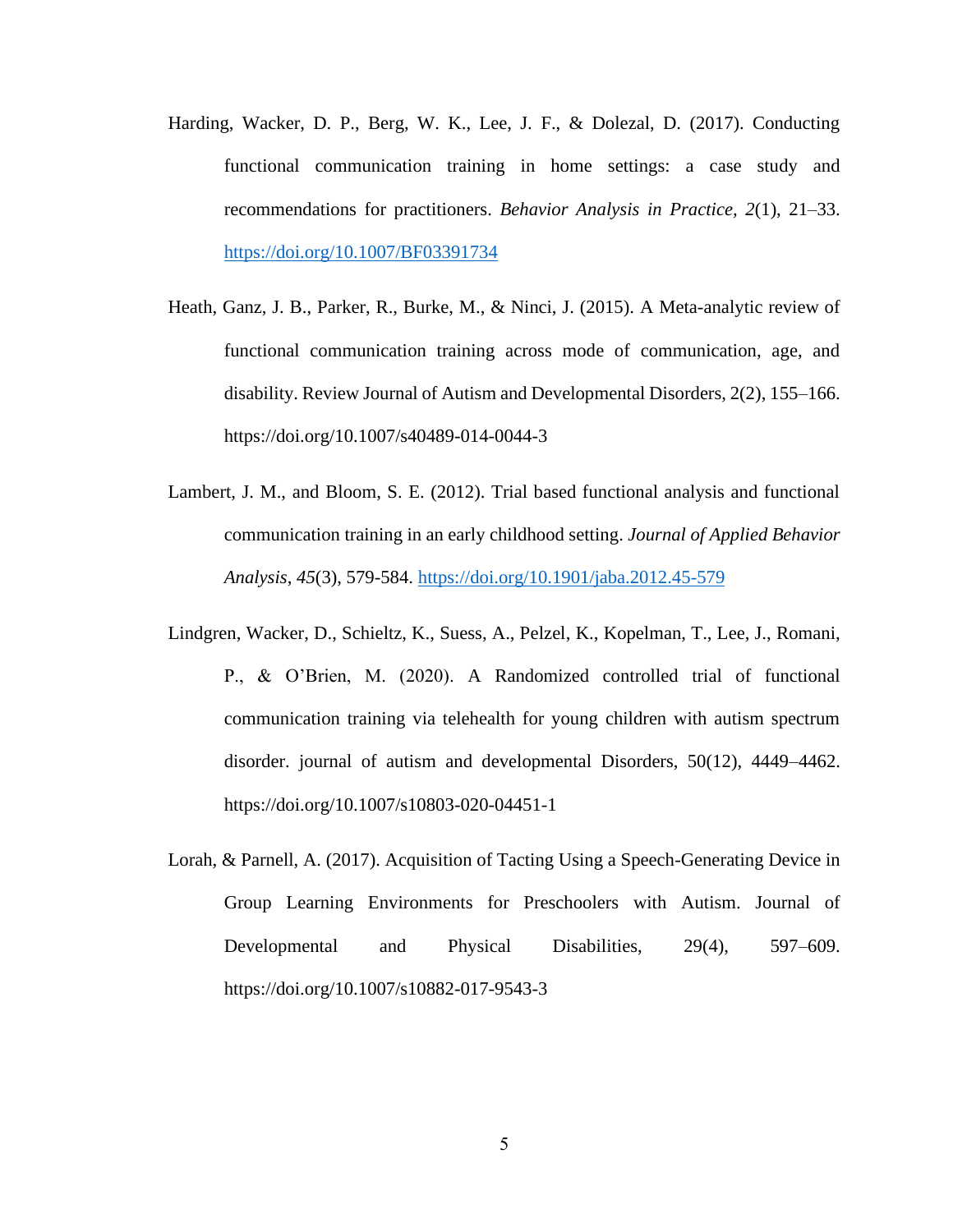- Mancil, G. R. (2006). Functional Communication Training: A review of the literature related to children with autism. *Education and Training in Developmental Disabilities*, *41*(3), 213–224.<http://www.jstor.org/stable/23880196>
- Mitteer, Randall, K. R., Van Winkle, L. J., & Greer, B. D. (2020). Incorporating discriminative stimuli into functional communication training with augmentative and alternative communication devices: a tutorial. Augmentative and Alternative Communication, 36(1), 63–70. https://doi.org/10.1080/07434618.2020.1731761
- Neely, Garcia, E., Bankston, B., & Green, A. (2018). Generalization and maintenance of functional communication training for individuals with developmental disabilities: A systematic and quality review. Research in Developmental Disabilities, 79, 116– 129. https://doi.org/10.1016/j.ridd.2018.02.002
- Newhouse-Oisten, M. K. (2018). Effects of generalized imitation training on functional speech acquisition during Picture Exchange Communication System (PECS) training. ProQuest Dissertations Publishing.
- Suess, A. N., Romani, P. W., Wacker, D. P., Dyson, S. M., Kuhle, J. L., Lee, J. F., Lindgren, S. D., Kopelman, T. G., Pelzel, K. E., & Waldron, D. B. (2013). Evaluating the treatment fidelity of parents who conduct in-home functional communication training with coaching via telehealth. *Journal of Behavioral Education*, *23*(1), 34-59.<https://doi.org/10.1007/s10864-013-9183-3>
- Tiger, J. H., Hanley, G. P., & Bruzek, J. (2008). Functional communication training: a review and practical guide. *Behavior Analysis in Practice*, *1*(1), 16-23. <https://doi.org/10.1007/BF03391716>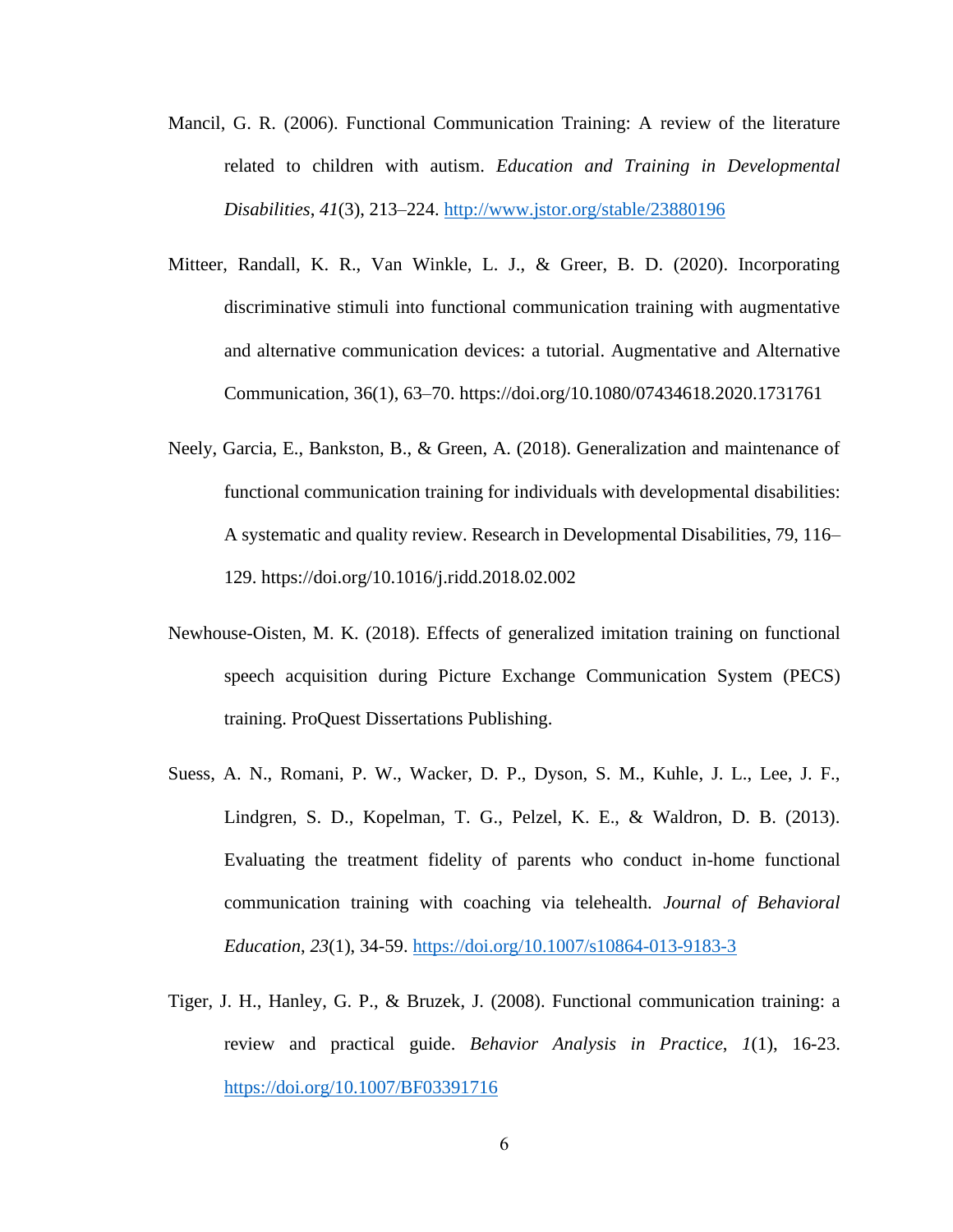- Walker, Lyon, K. J., Loman, S. L., & Sennott, S. (2018). A systematic review of Functional Communication Training (FCT) interventions involving augmentative and alternative communication in school settings. *Augmentative and Alternative Communication*, *34*(2), 118–129.<https://doi.org/10.1080/07434618.2018.1461240>
- Wong, C., Odom, S. L., Hume, K. Cox, A. W., Fettig, A., Kucharczyk, S., … Schultz, T. R. (2014). Evidence-based practices for children, youth, and young adults with autism spectrum disorder. Chapel Hill: The University of North Carolina, Frank Porter Graham Child Development Institute, Autism Evidence-Based Practice Review Group. https://autismpdc.fpg.unc.edu/sites/autismpdc.fpg.unc.edu/files/2014-EBP-Report.pdf
- Worsdell, A. S., Iwata, B. A., Hanley, G. P., Thompson, R. H., & Kahng, S. W. (2000). Effects of continuous and intermittent reinforcement for problem behavior during functional communication training. *Journal of Applied Behavior Analysis*, *33*(2), 167-179.<https://doi.org/10.1901/jaba.2000.33-167>
- Yi, & Dixon, M. R. (2020). Developing and enhancing adherence to a telehealth ABA parent training curriculum for caregivers of children with cutism. *Behavior Analysis in Practice, 14*(1), 58–74.<https://doi.org/10.1007/s40617-020-00464-5>